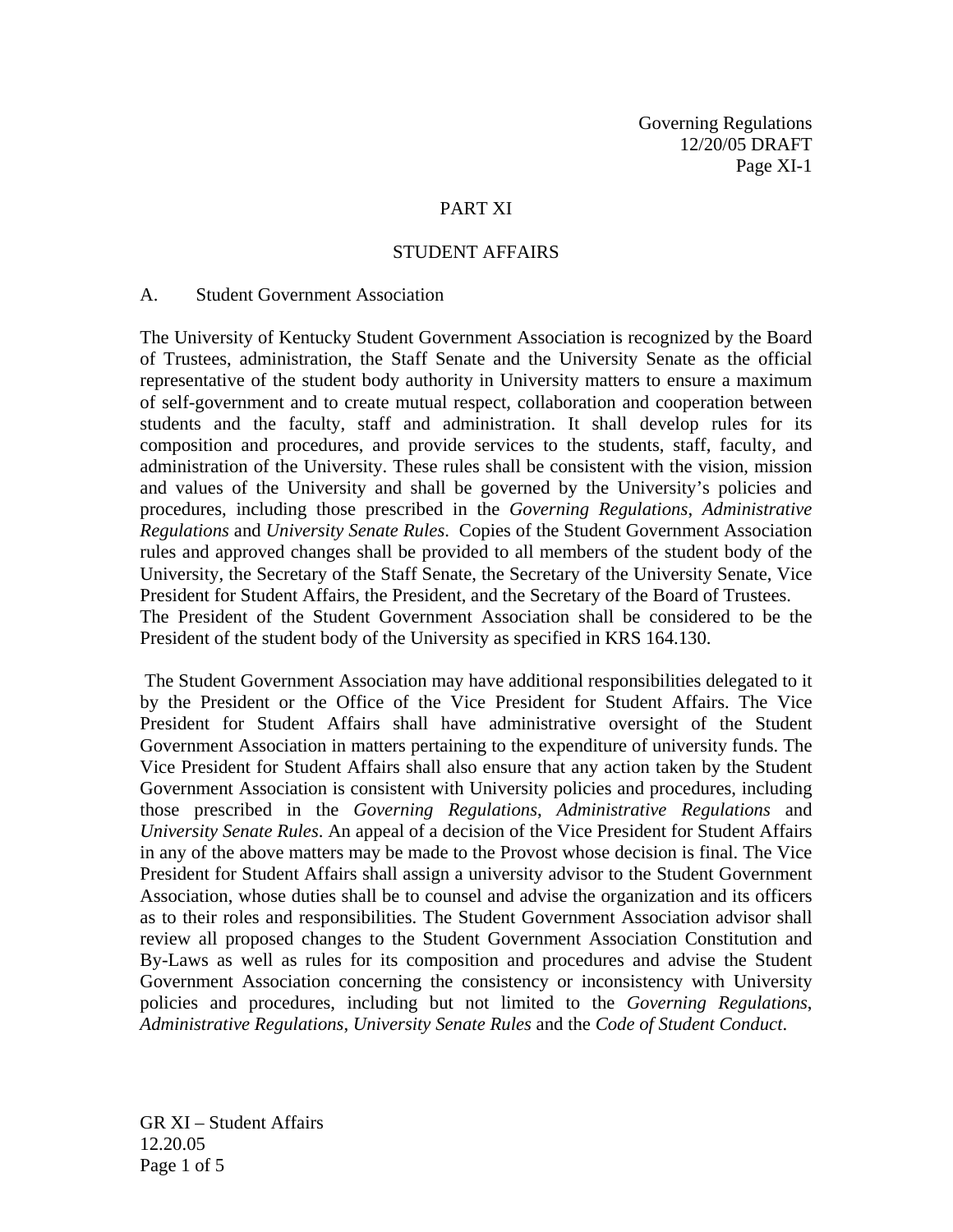Pursuant to KRS 61.810, the meetings of the Student Government Association are open meetings. Through the respective presiding officer, any person may request the privilege of the floor to address all meetings of the Student Government Association.

# B. Student-University Relationships

The non-academic relationships between University students and the University are articulated in the document entitled, *Student Rights and Responsibilities: Part I - Code of Student Conduct: Rules, Procedures, Rights and Responsibilities Governing Non-Academic Relationships*, which has been adopted by the Board of Trustees and may be amended only by that body.

The academic relationships between University students and the University are incorporated in the document entitled, *Student Rights and Responsibilities: Part II - Selected Rules of the University Senate Governing Academic Relationships*. The rules in Part II have been adopted by the University Senate and may be amended only by that body.

Copies of the document, *Student Rights and Responsibilities: Parts I and II*, shall be made available to all students. The *Student Rights and Responsibilities: Parts I and II* are also available at www.uky.edu/StudentAffairs/Code. Registration by the student constitutes acceptance of the policies in the *Student Rights and Responsibilities* governing student-University relationships. In no case, however, shall this acceptance preclude legitimate efforts to obtain amendments to this document covering these relationships.

# C. The University Appeals Board - Jurisdiction

There shall be a University Appeals Board (hereinafter UAB) with specific jurisdiction over student matters. The UAB shall have either original or appellate jurisdiction over the various student matters, as established by the *University Senate Rules* and the *Code of Student Conduct*, as follows:

1. Disciplinary Offenses

In cases of disciplinary offenses where the student is sanctioned with social suspension, disciplinary suspension, or expulsion, the UAB shall have appellate jurisdiction. (*Code of Student Conduct*, Article II, Section 26, 27 and 28)

- 2. Academic Offenses
	- (a) In cases of academic offenses (outlined in the *University Senate Rules*, Section 6.3) where the student contests guilt, the UAB shall have original jurisdiction. (*University Senate Rules*, Sections 6.4.8 and 6.5.1.1.)
	- (b) In cases of academic offenses (outlined in the *University Senate Rule*s, Section 6.3) where the only issue is the severity of the sanction, the UAB shall

GR XI – Student Affairs 12.20.05 Page 2 of 5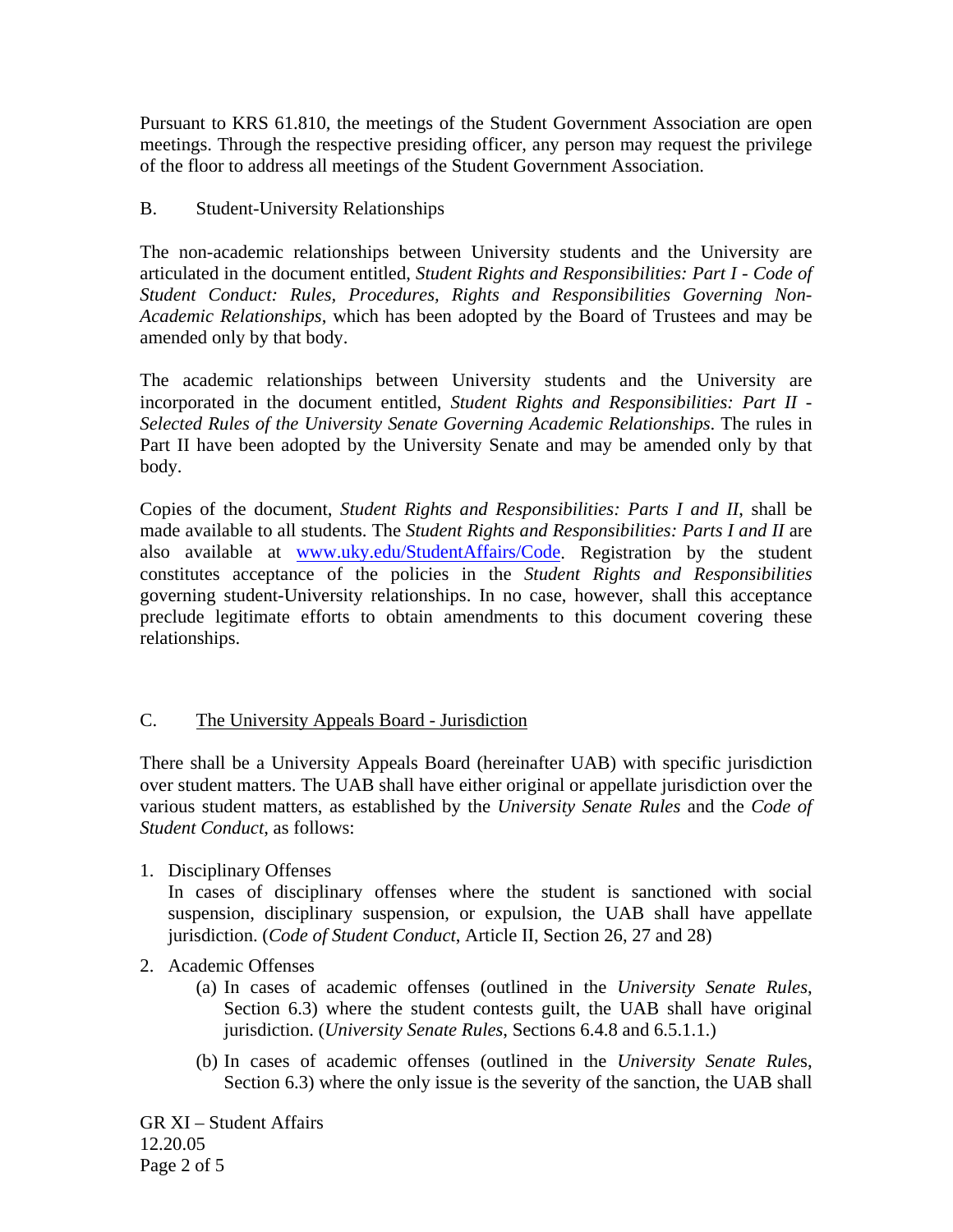have appellate jurisdiction. (*University Senate Rules*, Sections 6.4.8 and 6.5.1.1.)

- 3. Violation of Student Rights
	- (a) In cases where a student claims a violation of student rights (outlined in the *Code of Student Conduct*), the UAB shall hear any case referred to it by the Dean of Students and may grant the written appeal of any student to hear a case not referred to it by the Dean of Students (*Code of Student Conduct*, Article I, Sections 20, 21, and 22).
	- (b) Registered student organizations that receive the majority of their regular operating budgets from allocations of student fee monies and/or University allocation shall have a hearing process which shall include final appeal to the UAB.
	- (c) The UAB shall have jurisdiction over final decisions of University hearing agencies in which a student alleges a violation of student rights. In a case involving a student election in which a candidate alleges that his or her student rights were violated, the UAB may affirm the decision of the Student Government Association appellate body, refer the matter back to the Student Government appellate body to correct the error identified by the UAB, or affirm or void the election. The jurisdiction of the UAB does not extend to the selection of the President of the Student Government Association.
- 4. Violation of Academic Rights

In cases where a student claims a violation of academic rights (outlined in the *University Senate Rules*, Section 6.1) the UAB shall have original jurisdiction. (*University Senate Rules*, Section 6.2.1.5)

5. College Honor Code Offenses

The UAB shall hold appellate jurisdiction over the decisions of college honor councils or committees, except that if the hearing panel, by majority of those present, decides the student's rights have been substantially violated, the hearing panel has original jurisdiction on the issue of guilt. (*University Senate Rules*, Section 6.6.0.)

6. Cases of Temporary Sanctions

When the Vice President for Student Affairs imposes temporary sanctions on a student, the UAB shall have appellate jurisdiction. (*Code of Student Conduct*, Article II, Sections 12 and 13.)

- D. Composition of the University Appeals Board
- 1. The UAB shall consist of thirty (30) members, eighteen (18) faculty members and twelve (12) full-time students, and a Hearing Officer who shall be the Chair.

GR XI – Student Affairs 12.20.05 Page 3 of 5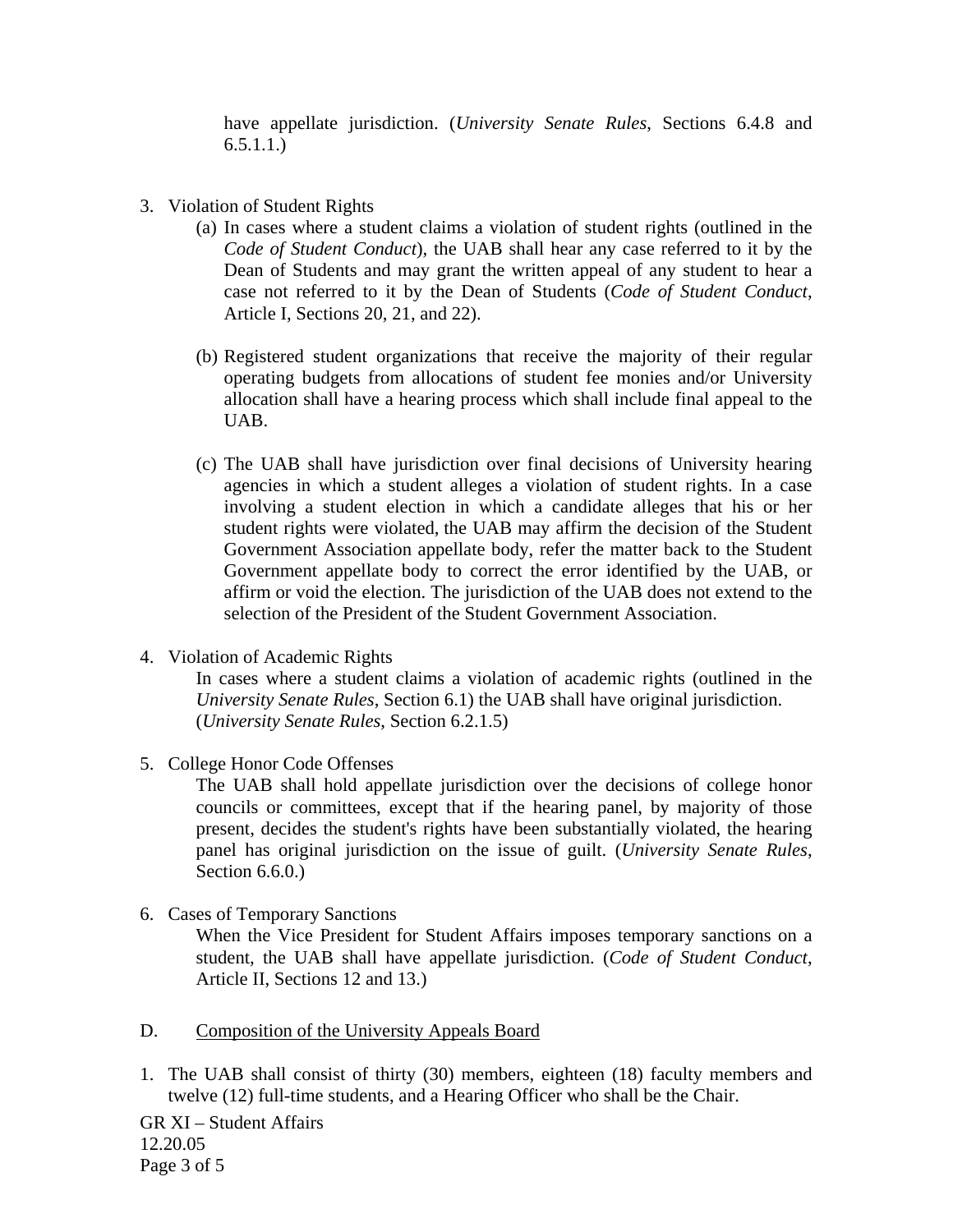- 2. A hearing panel of the UAB shall consist of nine (9) members, at least five (5) of whom are faculty members, and a Hearing Officer, who shall be the chair.
- 3. A quorum for the conduct of business will be nine (9) members including the Hearing Officer, at least five faculty members (exclusive of the Hearing Officer) and at least one (1) student.

### E. Appointments to the University Appeals Board

### 1. The Hearing Officer

The Hearing Officer shall be the Chair of the hearing panel and shall be a person with training in the law appointed by the President of the University for a three-year term, subject to reappointment. The term shall begin on September 1, and end August 31. The Hearing Officer shall convene and preside at all meetings of the hearing panel, but does not vote as a member of the Board or have the authority to cast a tie breaking vote. When the hearing panel is exercising original jurisdiction, all questions of the law, either substantive or procedural, and all procedural questions shall be addressed to and ruled upon by the Hearing Officer. The Hearing Officer shall have the authority to exclude any hearing panel member that the Hearing Officer determines has a conflict of interest or the appearance of a conflict of interest with a case. If the Hearing Officer cannot serve when needed, the President or, in the President's absence, the Provost shall appoint a temporary substitute.

# 2. The Student Members

- (a) The student membership of the UAB shall be appointed to one-year terms, subject to reappointment. Their terms shall begin September 1 and end August 31.
- (b) The student membership shall consist of four (4) graduate or professional students and eight (8) undergraduate students. The undergraduates must be full-time students and either sophomores, juniors or seniors in good standing. The graduate or professional student must be a full-time student, have been in residence at least one year and be in good standing.
- (c) The President shall appoint student members to the UAB from the recommendations submitted by the Student Government Association and the college deans. Six (6) student members shall be appointed from those names submitted by the Student Government Association and six (6) members from those names submitted by the college deans, totaling twelve (12) student members.
- 3. The Faculty Members

Faculty members of the UAB shall be appointed to staggered three-year terms by the President of the University upon the recommendation of the University Senate Council. All terms shall begin on September 1 and end on August 31. To minimize

GR XI – Student Affairs 12.20.05 Page 4 of 5